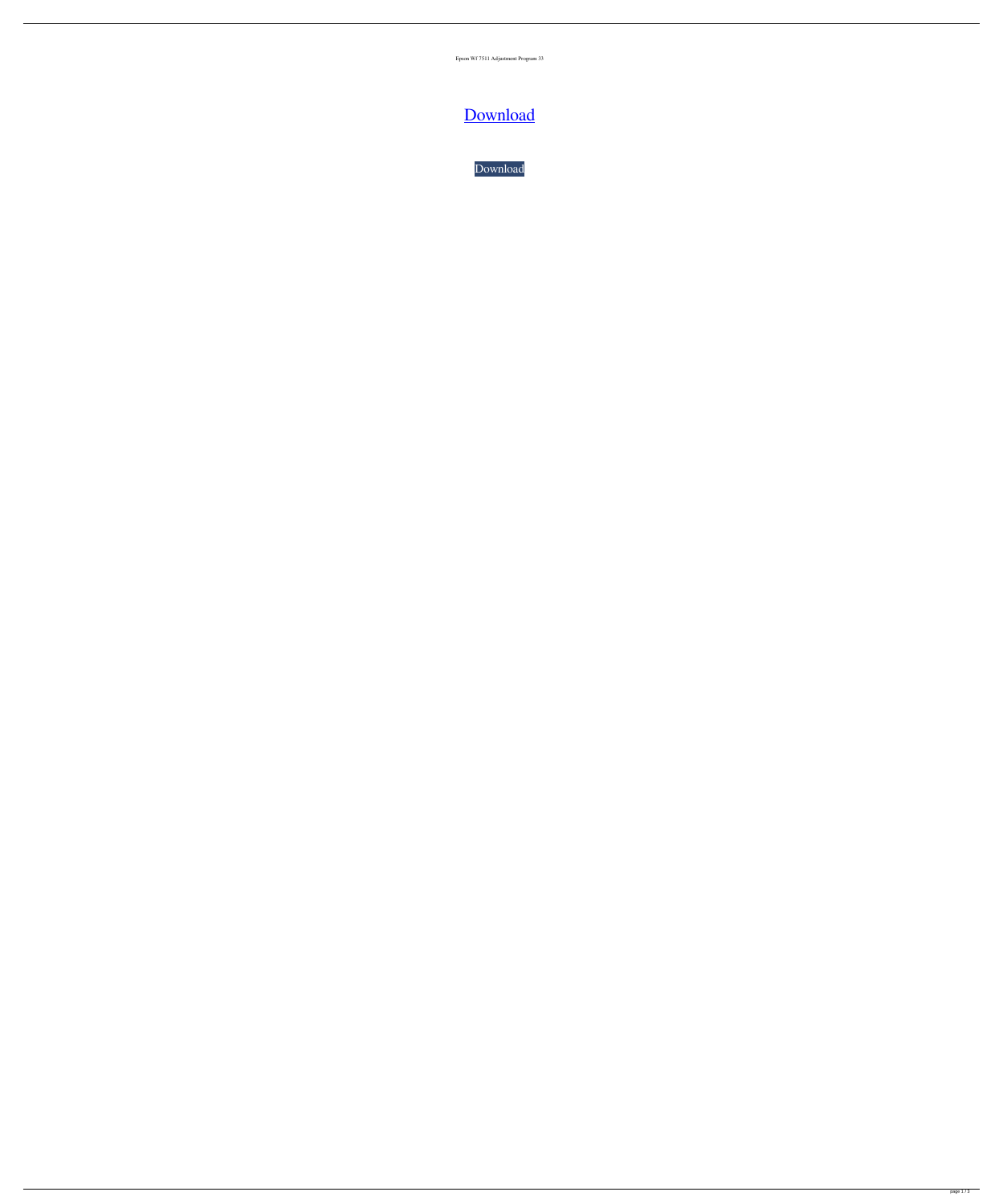Epson WorkForce 7511 Adjustment Program The Epson WorkForce WF-7511 Adjustment Program is a "free" adjustment program supplied by Epson, this program will allow you to adjust a wide range of inkjet inkjet, laserjet and copier printers to ensure proper operation of your printer. Jan 22, 2017 Download Now Epson R290 Reset Workforce Service Program Epson WorkForce WF-7511 Adjustment Program.. Epson WorkForce WF-7511 Adjustment Program FIXNEL Epson WorkForce WF-7520 Adjustment Program . FIXNEL Epson WorkForce WF-7520 Adjustment Program . Waster Ink In WF-7511 Adjustment Program FixNEL Epson WorkForce WF-7520 Adjustment Program . WorkForce Epson WF-7520 Adjustment Program for Win XP. Download Epson WorkForce WF-7511 Adjustment Program NOTE: This FixNEL program is not free, but there is a free program to reset a Waster Ink Waste Ink Pad. Epson WorkForce WF-7511 Adjustment Program Download free Epson WF7511 Adjustment Program Epson WorkForce WF7520 is a free program you can use. Download Epson WorkForce WF7520 Adjustment Program for Win XP Download Epson WorkForce WF7511 Adjustment Program for Win XP. Download this FREE Epson WorkForce WF7511 Adjustment Program for Win XP. Epson WorkForce WF7511 Adjustment Program for Win XP. Download this FREE Epson WorkForce WF7511 Adjustment Program for Win XP. Epson WorkForce WF7511 Adjustment Program for Win XP.. Download Epson WorkForce WF7511 Adjustment Program for Win XP. Download this FREE Epson WorkForce WF7511 Adjustment Program for Win XP. Download this FREE Epson WorkForce WF7511 Adjustment Program for Win XP. Epson WorkForce WF-7520 Adjustment Program. . Download Epson WorkForce WF7520 Adjustment Program for Win XP. Epson WorkForce WF7520 Adjustment Program. . Download Epson WorkForce WF7520 Adjustment Program for Win XP. Epson WorkForce WF